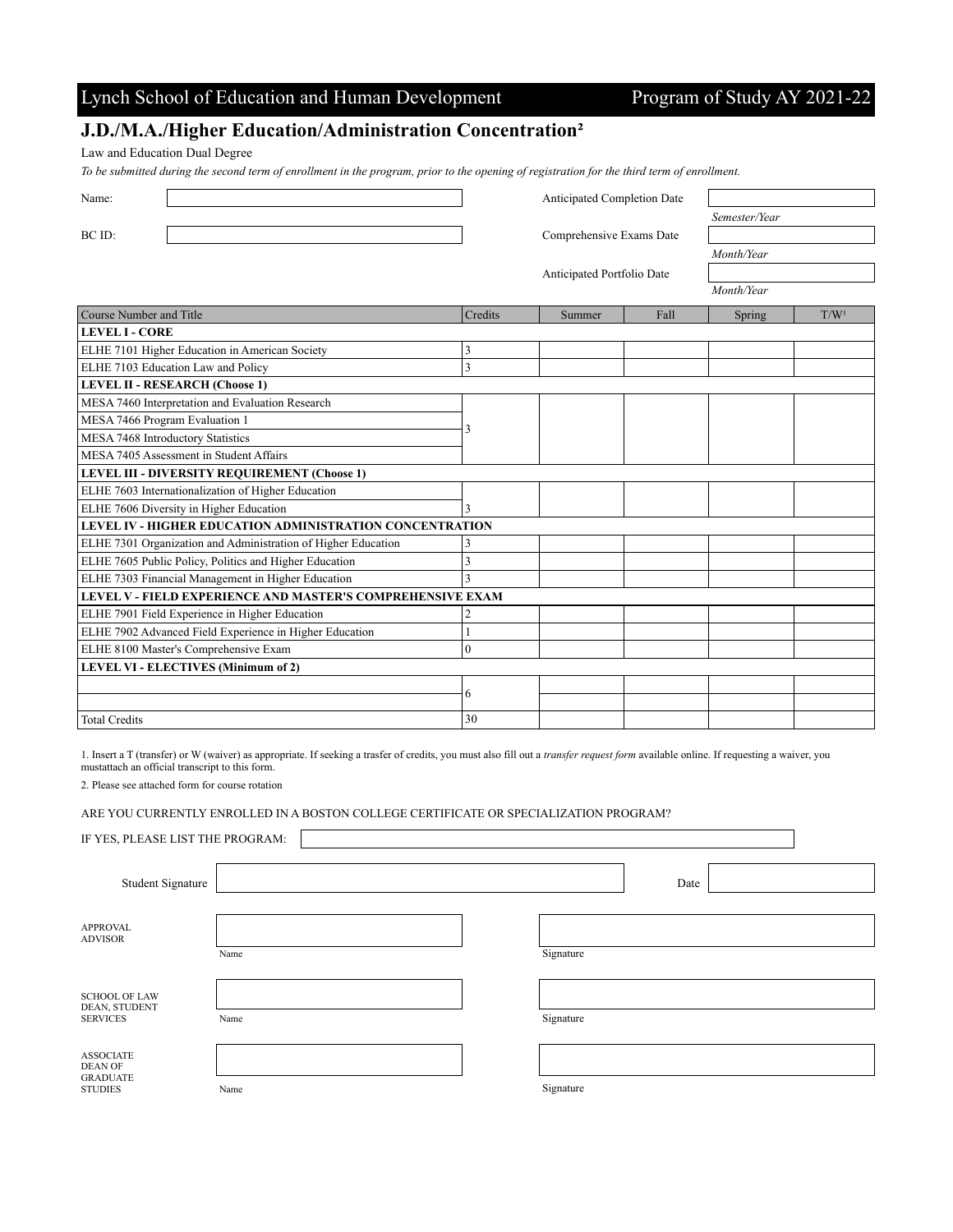### Lynch School of Education and Human Development Program of Study AY 2021-22

## **J.D./M.A./Higher Education/Administration Concentration**

### Law and Education Dual Degree

*To be attached to Master's Program of Study Form and submitted during the second term of enrollement in the Dual Degree program, prior to the opening of registration for the third term of enrollment.* 

| Name:  |                                                                                                       |                                                                 | Anticipated Completion Date |               |               |
|--------|-------------------------------------------------------------------------------------------------------|-----------------------------------------------------------------|-----------------------------|---------------|---------------|
|        |                                                                                                       |                                                                 |                             |               | Semester/Year |
| BC ID: |                                                                                                       |                                                                 | Comprehensive Exams Date    |               |               |
|        |                                                                                                       |                                                                 |                             |               | Month/Year    |
|        |                                                                                                       |                                                                 | Anticipated Portfolio Date  |               |               |
|        |                                                                                                       |                                                                 |                             |               | Month/Year    |
|        | I will matriculate as a full-time student in the Lynch School during the fall of my 3L year which is: |                                                                 |                             |               |               |
|        |                                                                                                       |                                                                 |                             | Semester/Year |               |
|        | Check appropriate academic discipline:                                                                | M.A. in Higher Education<br>M.Ed. in Curriculum and Instruction |                             |               |               |

M.Ed. in Educational Leadership (not leading to licensure)

| Course Number and Title                                                               | Credits     | Summer | Fall | Spring | $T/W^*$ |  |
|---------------------------------------------------------------------------------------|-------------|--------|------|--------|---------|--|
| FOUR (4) GRADUATE COURSES IN THE LYNCH SCHOOL <sup>1</sup> TO COUNT TOWARD LAW DEGREE |             |        |      |        |         |  |
|                                                                                       |             |        |      |        |         |  |
|                                                                                       | 12          |        |      |        |         |  |
|                                                                                       |             |        |      |        |         |  |
|                                                                                       |             |        |      |        |         |  |
| THREE (3) GRADUATE COURSES IN LAW SCHOOL TO COUNT TOWARD THE EDUCATION DEGREE         |             |        |      |        |         |  |
|                                                                                       |             |        |      |        |         |  |
|                                                                                       |             |        |      |        |         |  |
|                                                                                       |             |        |      |        |         |  |
| <b>Total Credits</b>                                                                  | $2^{\circ}$ |        |      |        |         |  |

1. The courses listed on this form that will count toward the dual degree must reflect content coverage which allows the student to participate in experiences which reflect the issues of education law. Student should select courses that allow an opportunity to promote their interdisciplinary inquiry; all cross-listed law and education courses should be taken under the ELHE number rather than the LAWS number so that students can achieve 21 credits of LSOE coursework for the master's degree.

2. Students will be considered full-time during the semester they are registered for EDUC/APSY/MESA/ELHE810001, Master's Comprehensive Exam

### ARE YOU CURRENTLY ENROLLED IN A BOSTON COLLEGE CERTIFICATE OR SPECIALIZATION PROGRAM?

| IF YES, PLEASE LIST THE PROGRAM:                                        |      |           |      |  |
|-------------------------------------------------------------------------|------|-----------|------|--|
| Student Signature                                                       |      |           | Date |  |
| <b>APPROVAL</b><br><b>ADVISOR</b>                                       | Name | Signature |      |  |
| <b>SCHOOL OF LAW</b><br>DEAN, STUDENT<br><b>SERVICES</b>                | Name | Signature |      |  |
| <b>ASSOCIATE</b><br><b>DEAN OF</b><br><b>GRADUATE</b><br><b>STUDIES</b> | Name | Signature |      |  |